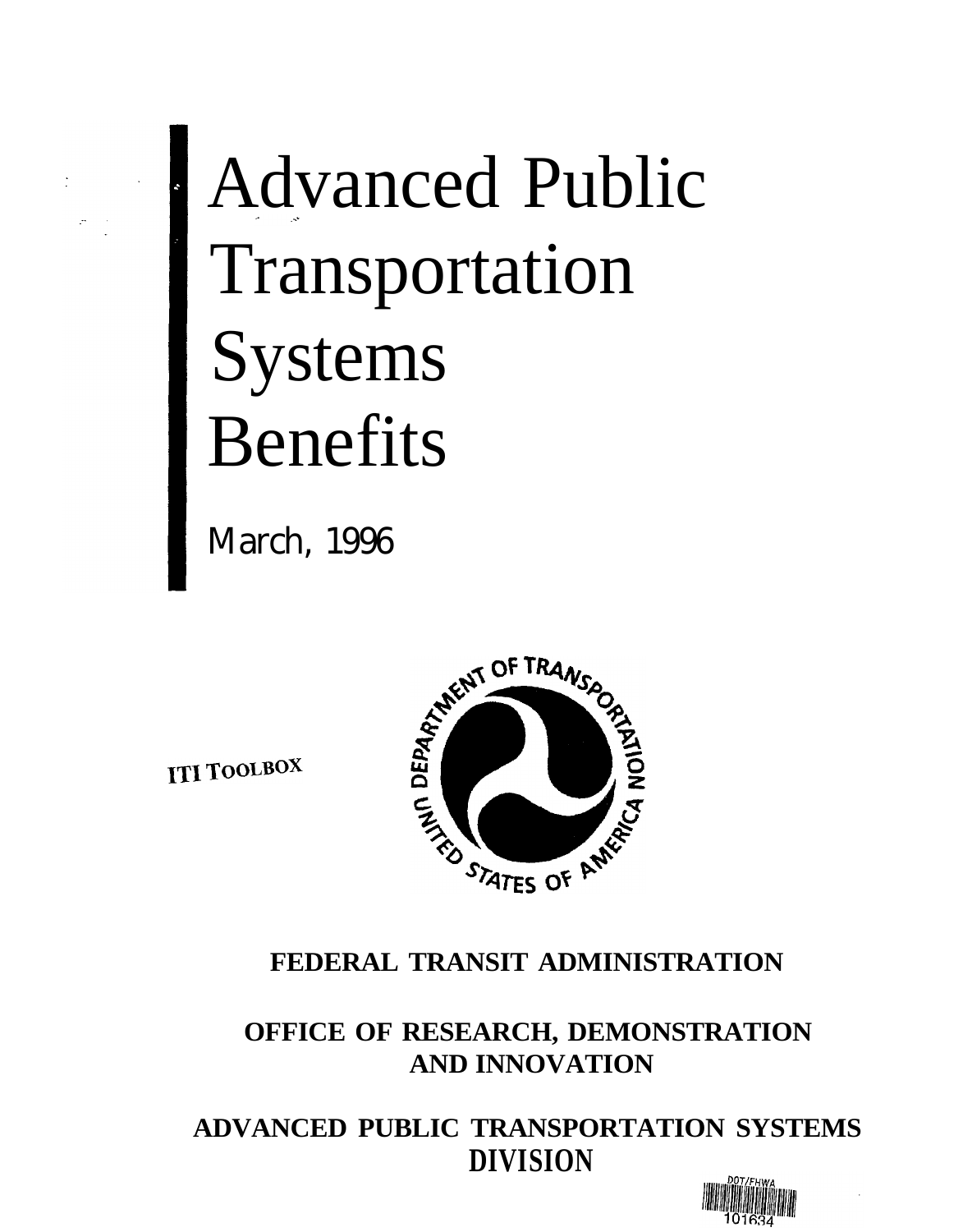This document is disseminated by Department of Transportation in the interest of information exchange. The United States Government assumes no liability for its contents or use thereof

The United States Government does not endorse products or manufacturers. Trade or manufacturers' names appear herein solely because they are considered essential to the objective of this document.

United States Department of Transportation Federal Transit Administration Office of Research, Demonstration and Innovation Advanced Public Transponation Systems Division, TRI-I 1 400 7th Street, S.W., Room 6107 Washington, D.C. 20590 (202) 366-4995

> O:\APTS\PUBLICAT\BENEFITS\BENEFIT4.SAM March 28, 1996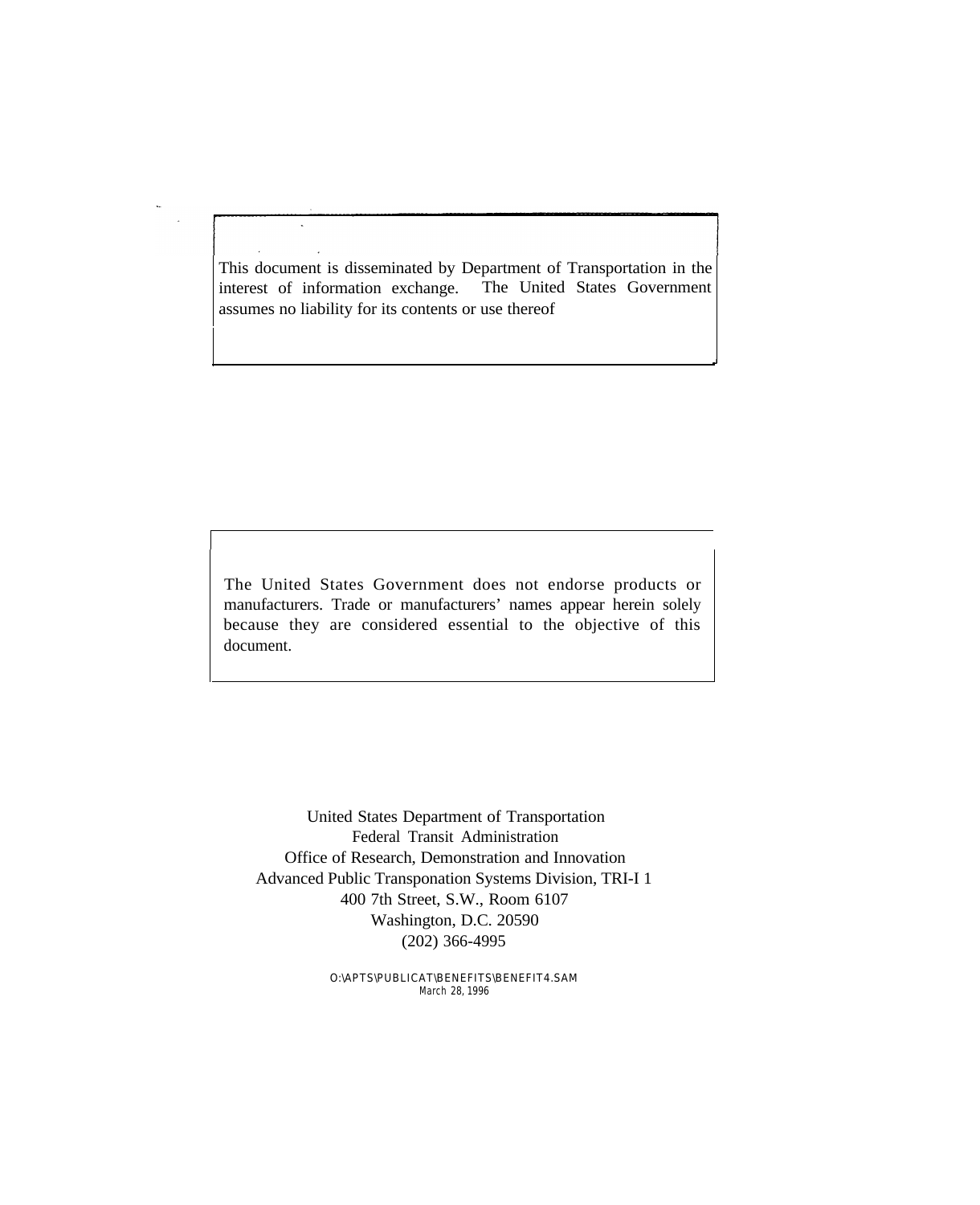# TRANSIT MANAGEMENT SYSTEMS

#### **Operational Effciency**

- + Hamilton (Ontario, Canada) Street Railway Company's Automatic Vehicle Location (AVL) system increased schedule adherence from 82% to 89%.
- $+$ Kansas City Area Transit Authority's (KCATA) AVL system increased on-time performance from 8O% to 90%.
- + Maryland Mass Transit Administration's (Maryland MTA) AVL system increased on-time performance on test buses by 23%. Maryland MTA plans of expanding the system to the entire fleet.
- + Milwaukee County Transportation Division's (MCTD) AVL system, not yet fully operational, increased on-time performance from 90% to 94%.
- + Winston-Salem (North Carolina) Transit Authority's AVL/Computer Aided Dispatch (CAD) system increased paratransit ridership by 17.5% and the client base by 100% and decreased paratransit passenger waiting time by 50%.
- + AVL systems in County of Lackawanna Transit System (Scranton, Pennsylvania), Broward County (Florida) Division of Mass Transit, Beaver County (Rochester, Pennsylvania) Transit Authority, Dallas Area Rapid Transit, and Tidewater Transportation District Commission (Norfolk, Virginia) have significantly improved schedule adherence.

#### **Cost Savings**

- KCATA estimated that the authority can save \$400,000 per year in maintenance and operator cost savings by using AVL system generated data to reduce scheduled running times in conjunction with a systemwide service reduction.
- KCATA achieved significant supervisor labor costs savings because the AVL system made it more acceptable to permit short term reductions in the number of field supervisors due to absences or temporary reassignment.
- London (Ontario, Canada) Transit Authority saved between \$40,000 to \$50,000 on each schedule adherence survey by using data generated from the AVL system.
- $\bullet$ MCTD's AVL system allowed the authority to reassign some street supervisors to other tasks.
- $\bullet$ Winston-Salem Transit Authority's AVL/CAD system decreased operating expense by 8.5% per vehicle mile and **2.4%** per passenger trip
- $\bullet$ A large transit authority estimated that the authority can save \$1.5 million per year by using schedule adherence data generated from the AVL system.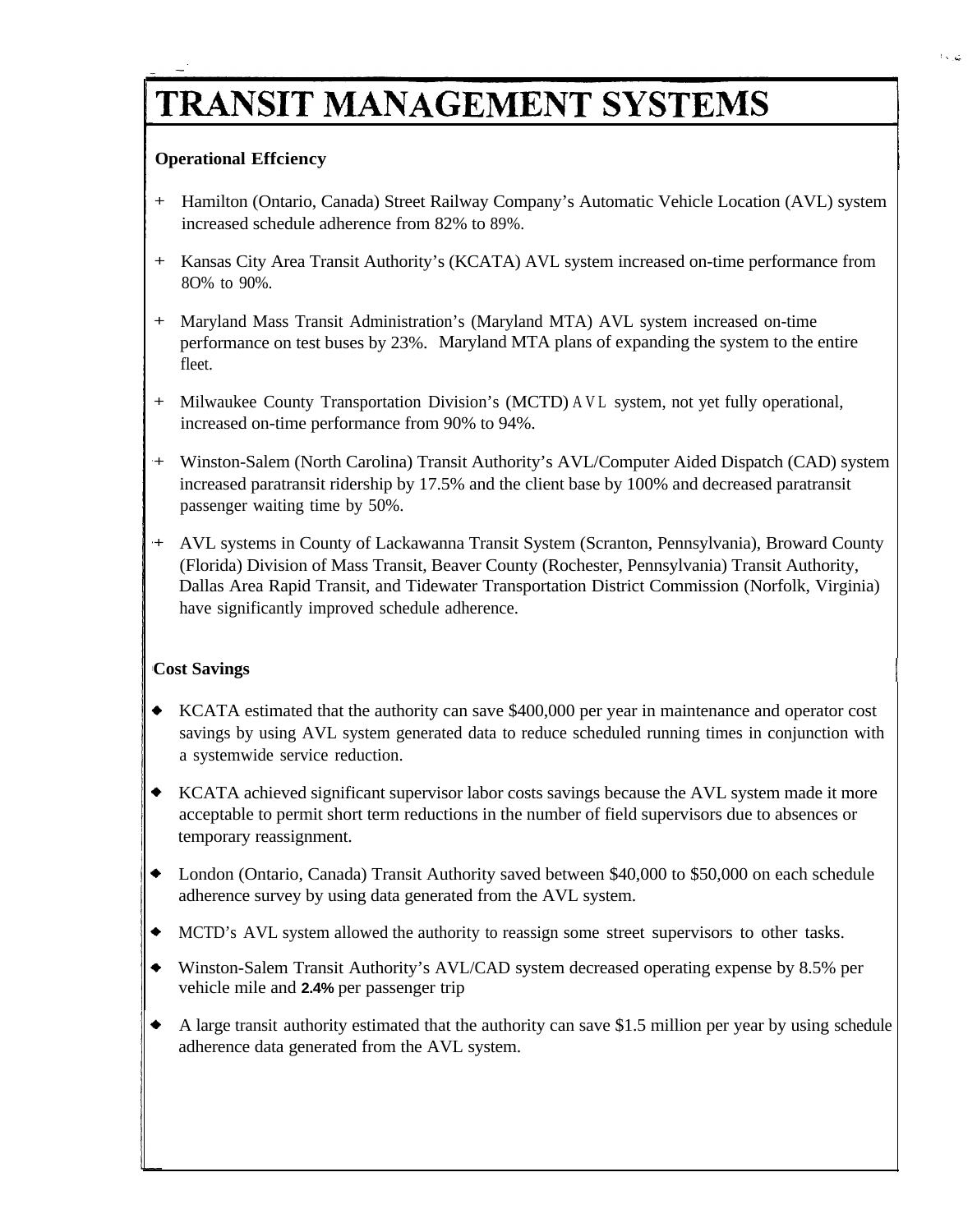#### **Compliant Resolution**

- + Denver Regional Transportation District's (RTD) AVL/CAD system login feature was used to verify a bus operator's claim that she was not initially paid for a day that she worked.
- + MCTD AVL/CAD system's playback feature was used to verify a bus operator's claim that he did not leave a bus stop toaearly.
- AVL systems in Beaver County Transit Authority, Tidewater Transportation District, and King County (Seattle) Metro's have reduced the number of customer complaints and permitted easier resolutions to complaints.

#### **Safety**

- Denver RTD's AVL/CAD system was used to identify the bus that a robber used as his getaway vehicle, In addition, the bus control head's message display was used to confirm the suspect's presence on the bus.
- Denver RTD's AVL/CAD system was used to notify emergency personnel that a bus passenger suffered a seizure. By being able to give emergency personnel the exact location of the bus, an ambulance arrived at the scene in eight minutes.
- KCATA's AVL system reduced average response time to bus operator assistance calls from eleven minutes to three minutes.
- $\blacklozenge$ In other transit authorities with AVL systems. bus operators have also used the system to notify emergency personnel about accidents, crimes. and other situations that warrant a quick response. In addition, bus operators felt more secure due to the AVL system's silent alarm, Iisten-in, and rapid response features.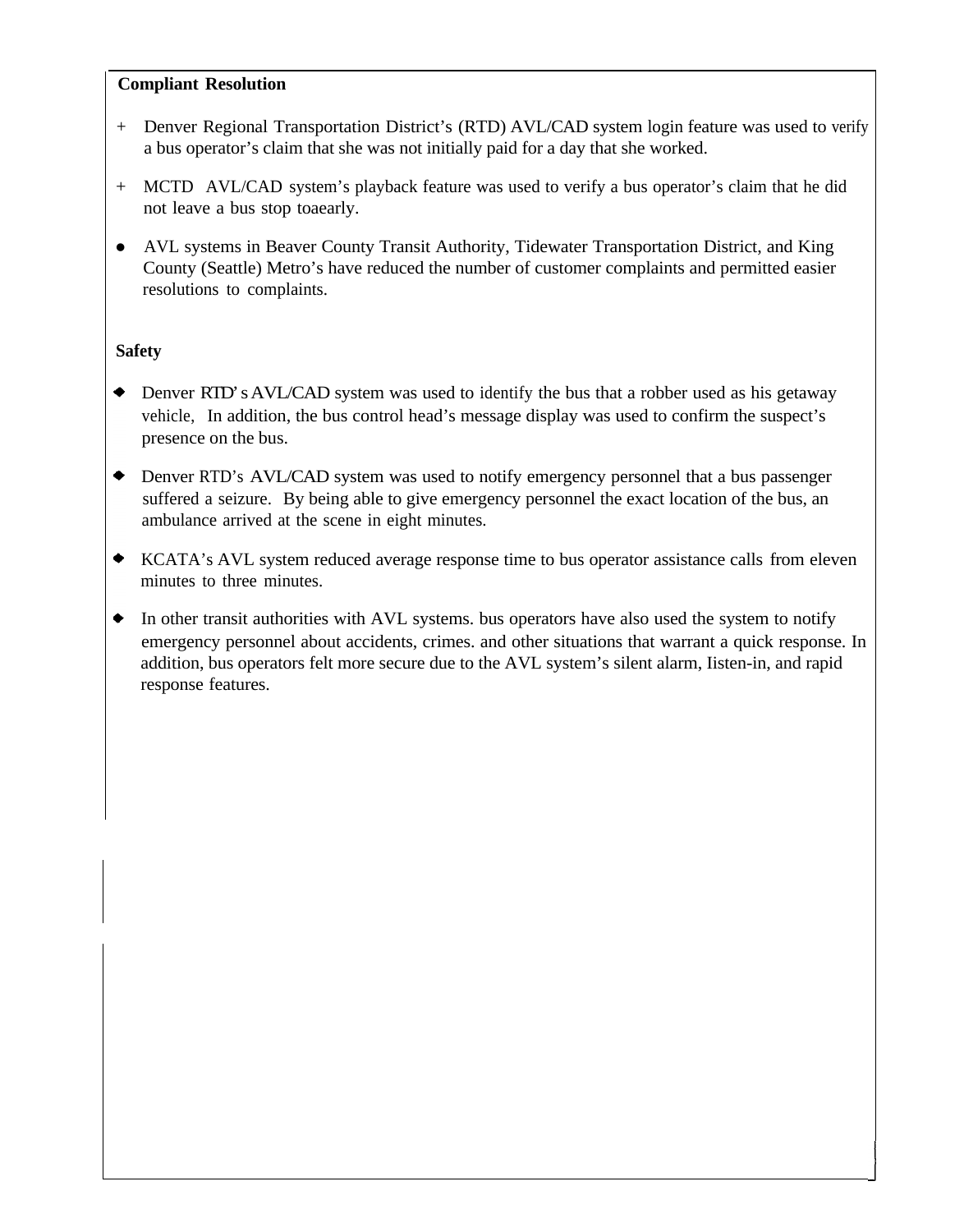# **ELECTRONIC FARE PAYMENT SYSTEMS**

#### **Cost Saving s**

- + Faretrans (Ventura County, California) estimated that their Smart Card system can save \$9.5 million per year in reduced fare-evasion, \$5 million per year in reduced data collection costs, and \$990.000 annually by eliminating transfer slips.
- + Metropolitan Atlanta Rapid Transit Authority's (MARTA) estimated that their Visa Smart Card system, a stored value card, can significantly reduce the authority's cash handling costs.
- New Jersey Transit Corporation (NJ Transit) estimated that their automated fare collection system can save \$2.7 million in fare media handling costs.
- + New York City Transit (NYCT) estimated that their Metro Card system, a magnetic stripe card, can save \$70 million per year in fare evasion.

#### **Revenue Increases**

- + MARTA estimated that their Visa Smart Card system can significantly increase revenues because the authority receives interest on the revenue "float".
- + NJ Transit's automated fare collection systems increased revenues by 12%.
- + NYCT estimated that their Metro Card system can increase revenues by \$34 million from merchant fees and revenue "float", \$140 million from unused value on the cards, and \$49 million from increased ridership.

### **TRAVELER INFORMATION SYSTEMS**

#### **Automated Information Systems**

- Caltrans reported that over 85% of Smart Traveler kiosk users in Los Angeles said that they will continue using the kiosks to obtain travel information,
- NJ Transit's automated voice response telephone information system reduced caller waiting time from 85 seconds to 27 seconds and reduced the caller hang-up rate from 10% to 3%. Due to higher system efficiency. monthly calls have also increased by 40,000 from the previous year.
- Rochester-Genesee (New York) Regional Transportation Authority's automated transit information system answers 70% of information request calls and allowed the authority to reassign four part-time information agents to other tasks. Due to higher system effxiency, calls have also increased by 80%
- San Diego County's interactive voice response system increased information agent productivity by **21%.**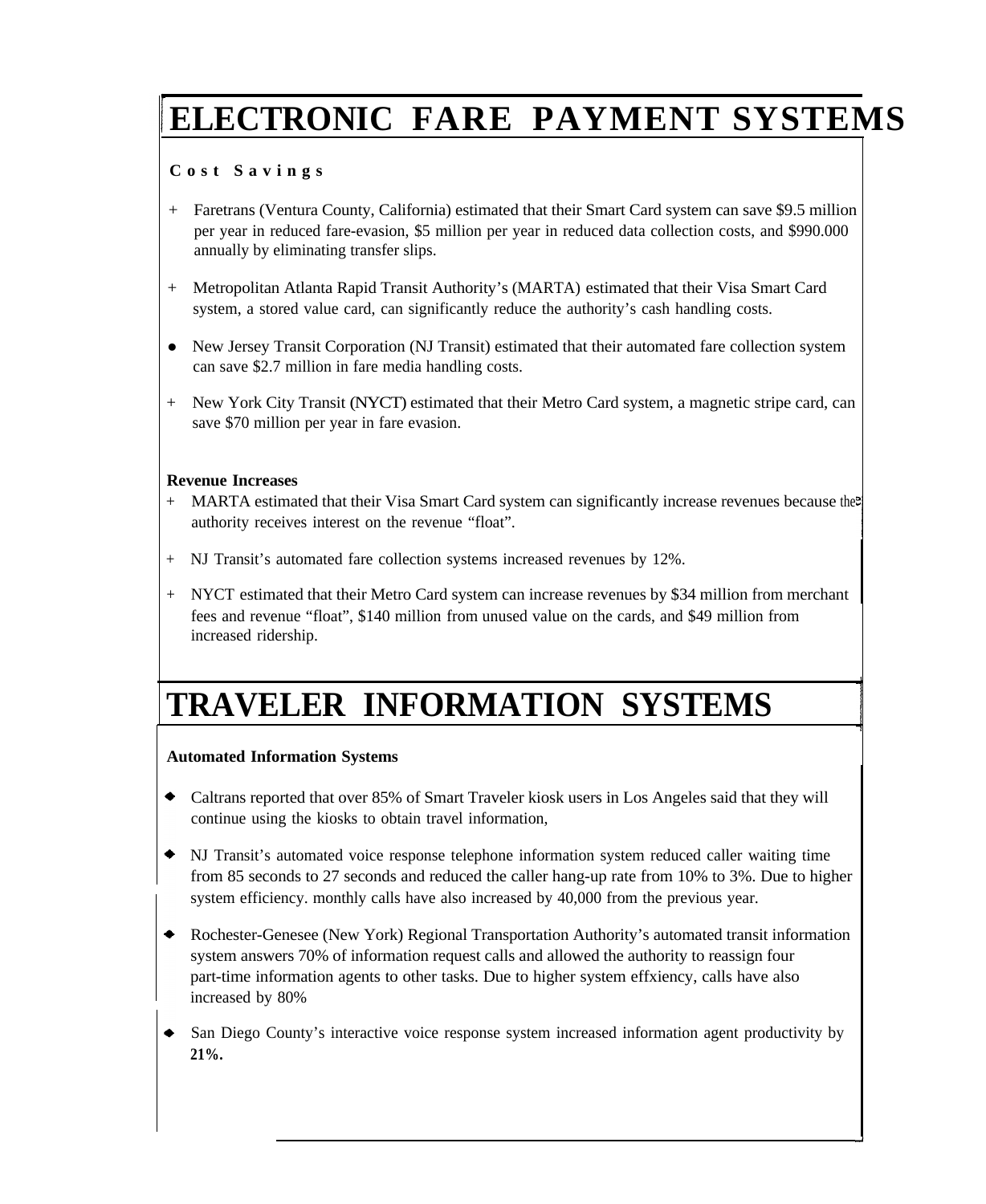### FTA information is available on the Internet World Wide **Web**



**[index ]I[Search ]l[Feedback ]I[About ]|[U.S. Department of Transportation ] [General Information ]I[ What's New ]I[Funding ]I[Research and Technology ]I[ Planning and Policy ] [Safety and Security ]I[Program Guidance ]l[Other Sites ]**

### **ADDRESS: http:// www.fta.dot.go v**

- New Information added every **week**
- We are Committed to Evolving a Non-Bureaucratic User-Friendly Format
- We Provide Up-To-Date Information about:
	- **+ Public Transportation**
	- <sup>l</sup> **FTA Supported Research and other Activities'**
	- <sup>l</sup>**Programs and Initiatives**
	- <sup>+</sup> On-Line Access to FTA Data